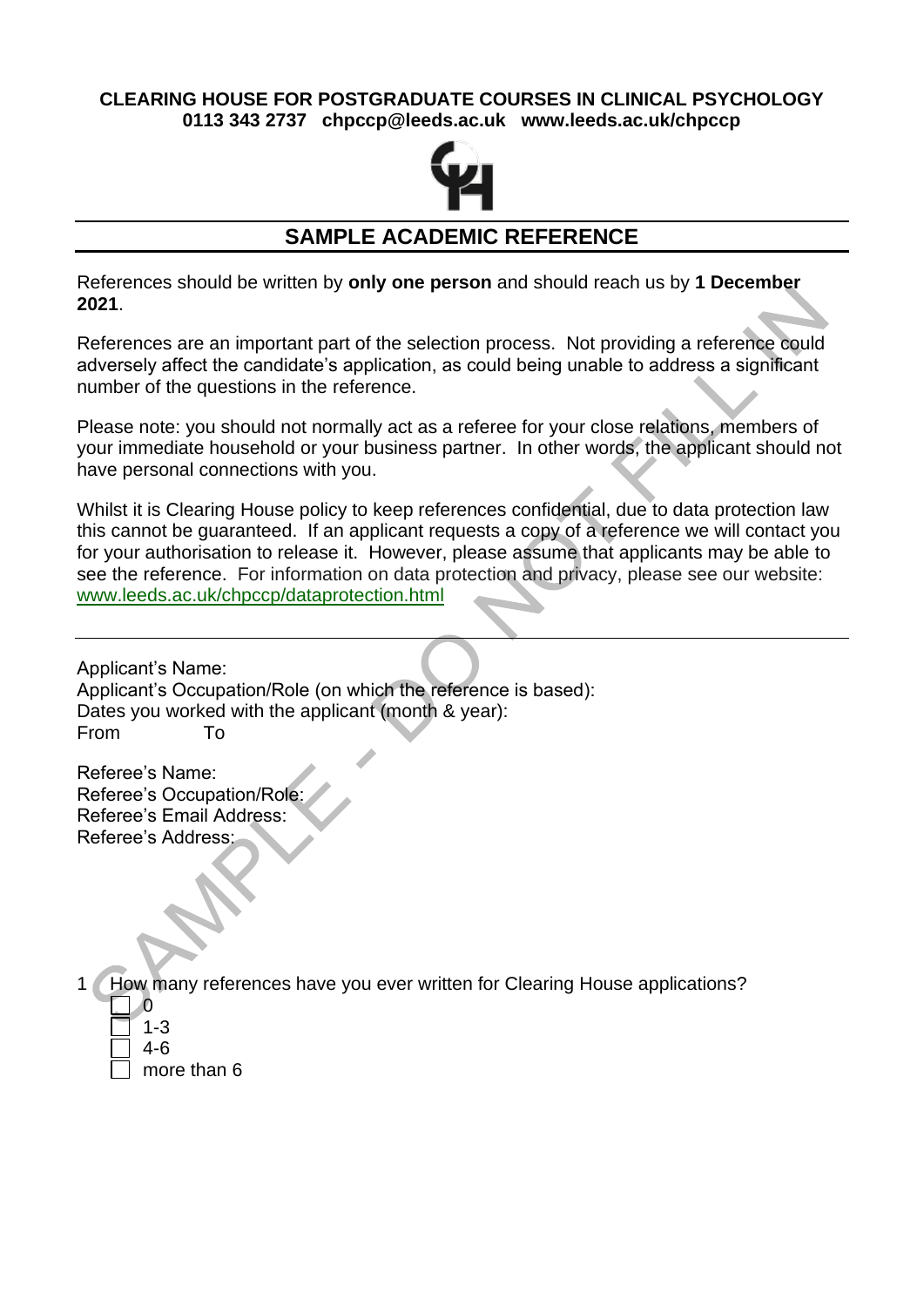2 Compared with other Clearing House applicants you have written references for, where would you place this applicant on a scale of 1-5?

#### **1 is MUCH WORSE THAN OTHERS and 5 is THE BEST**

- 1 2
- 3
- 4 5
	- Unable to rate
- 3 I have known the applicant as:
	- an undergraduate student
		- a postgraduate student/research assistant
		- a salaried member of staff
		- other (please specify):
- 4 I have known the applicant for:
	- $\vert \ \vert$  less than one year
	- one to two years
	- $\Box$  over two years
- 5 I know the applicant:
	- casually
	- fairly well
	- very well
- 6 If you are writing a reference on the basis of **undergraduate academic performance**, what class of degree did they obtain/are expected to obtain?
	- 1st
	- High 2.1 (67-69.9)
	- Mid 2.1 (64-66.9)
	- $\sqrt{}$  Low 2.1 (60-63.9)
	- 2.2

3rd

- Not applicable
- 7 If you are writing a reference on the basis of **postgraduate study**, using your judgement of the standard expected for a doctoral level degree, how would you rate the applicant's overall academic performance:
	- Some of their work is unsatisfactory and they are unlikely to be able to work at doctoral level
	- $\Box$  Some of their work is satisfactory but I have doubts about their ability to work at doctoral level
	- Some of their work is good, but variability in their work makes me unsure they could work at doctoral level
	- $\Box$  Most of their work is good and I am reasonably confident that they could work at doctoral level
	- $\Box$  Their work is excellent and I would have no doubts about their capacity to work at doctoral level
	- $\Box$  Not applicable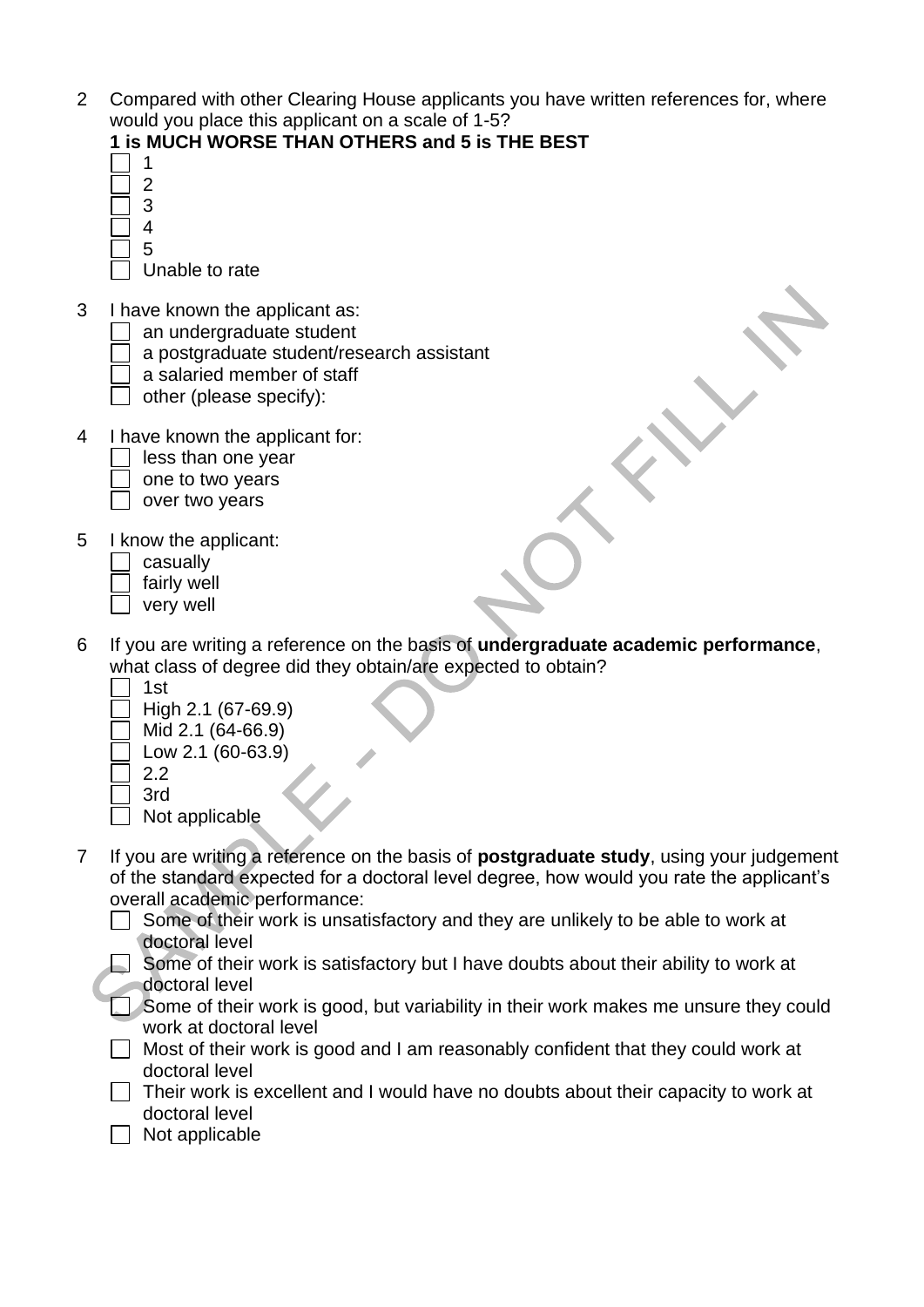- 8 How would you rate the quality and originality of their written work? **1 IS LOW and 5 IS HIGH**
	- 1 2 3 4 5
		- Unable to rate
- 9 How would you rate their capacity to work independently, without close supervision? **1 IS LOW and 5 IS HIGH**
	- 1  $\overline{2}$ 3 4 5
		- Unable to rate
- 10 How would you rate their research competence?
	- **1 IS LOW and 5 IS HIGH** 1 2 3 4 5 Unable to rate
- 11 What is your overall judgement of their ability to successfully complete a clinical psychology training course?
	- $\overline{1}$  I have significant doubts about their ability to complete a course
	- I I think they would struggle to get through a course
	- Although they have some strengths I think they would struggle in some areas
	- I think they would manage most areas of the course well
	- I think they would have no difficulty in any area of the course
	- Can't comment

Please comment on the applicant's suitability, bearing in mind the following:

Please consider your duty of care to course centres and ultimately to the public, as well as your duty of care to the applicant. You can help course centres choose the best applicants by being clear about an applicant's weaknesses as well as detailing their strengths.

Please use language that does not identify the applicant to assist course centres that use a "blind" rating system eg use "the applicant" or "X" instead of their name, use "they" or "s/he" instead of he or she etc.

Please limit your comments to the spaces given below. Thank you for your help.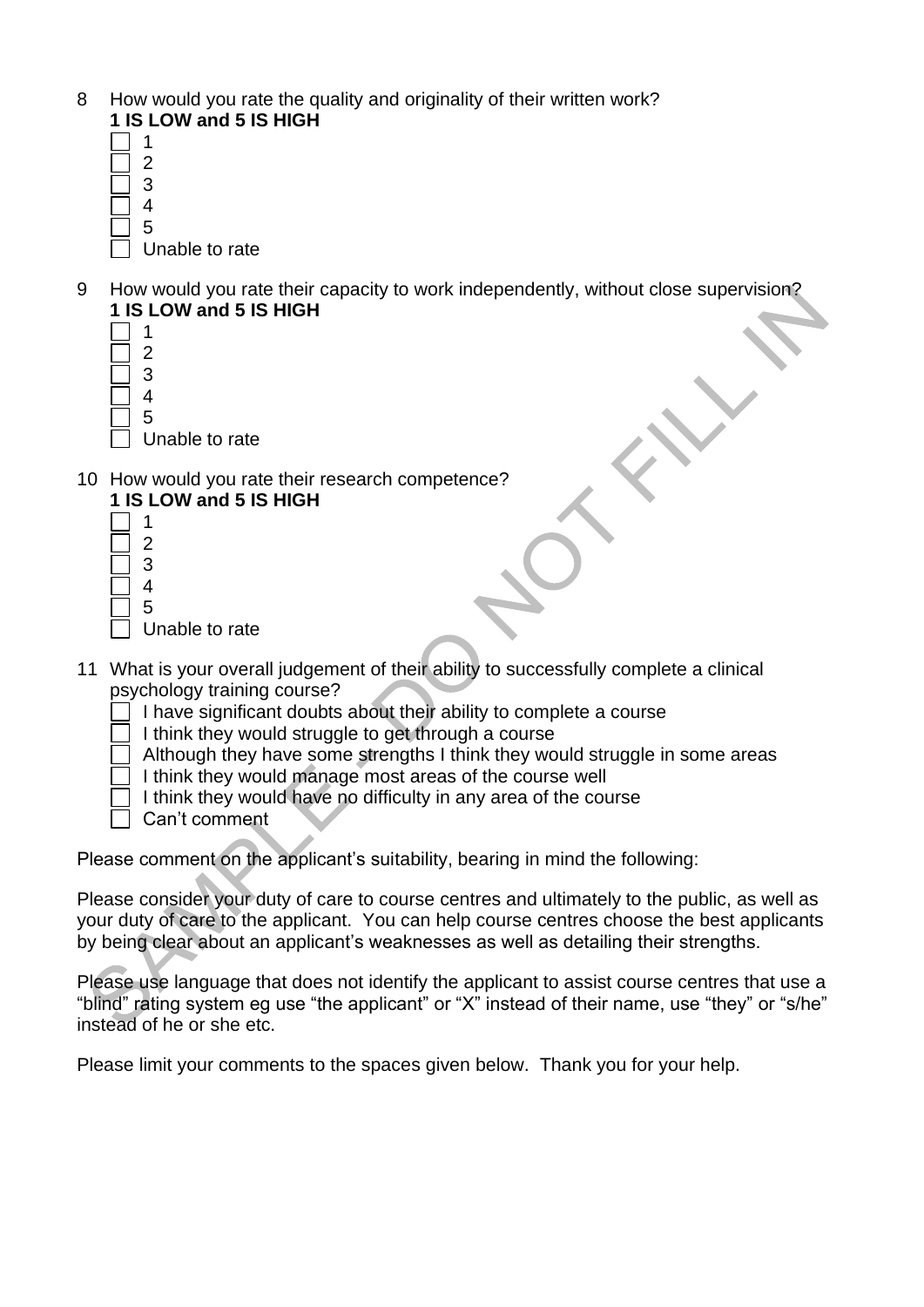| 12 Please comment on the applicant's academic ability and potential including |
|-------------------------------------------------------------------------------|
| details of attainments to date.                                               |

# **13 Please comment on the applicant's ability to apply their academic knowledge to practical problems eg lab work, research projects.**